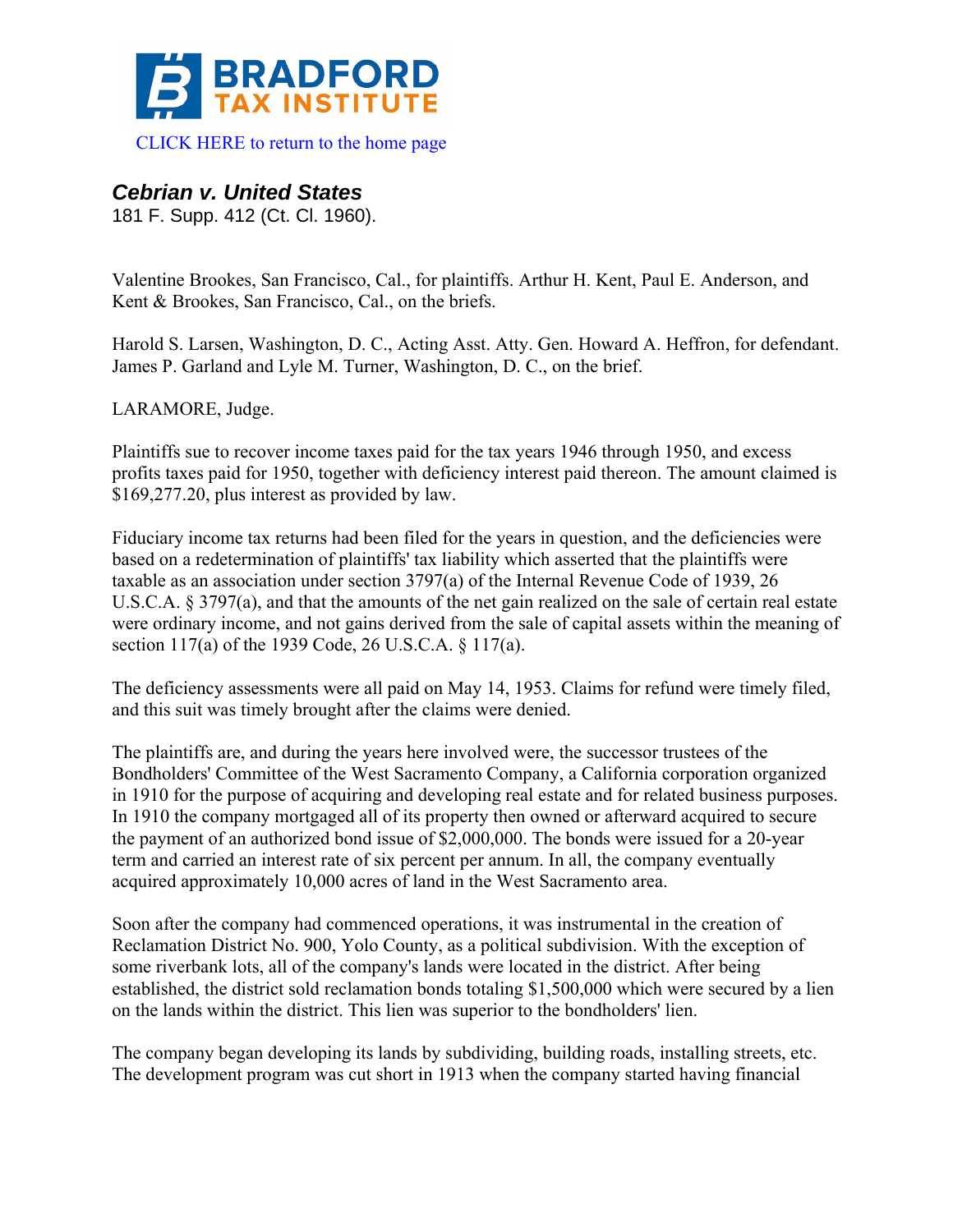troubles. By 1919 a series of seven assessments amounting to \$25 per share had been levied against the stockholders. Some stockholders permitted their stock to be forfeited to the company.

After the company's default, the bondholders were given the right to exchange their bonds for land of the company. Between 1914 and 1922, a number of the bondholders exercised this right and acquired the better parcels of the company land. Of the 2,000 bonds originally issued, only 703 were outstanding on January 1, 1922.

By 1922 the company was hopelessly insolvent. The delinquent obligations of the company that were prior to the lien of the bondholders totaled \$389,818.14. The principal amount of the bonds outstanding at that time was \$703,000, creating a total debt currently payable of \$1,092,818.14. The stockholders of the company themselves recognized the insolvency of the company and proposed a plan of reorganization to the bondholders which was rejected.

In June 1922 the bondholders adopted a plan of reorganization under which a committee was named to commence foreclosure proceedings against the company. The plan of reorganization called for each participating bondholder to deposit his bonds plus \$200 cash per bond with the Mercantile Trust Company, the trustee under the bond indenture. The reorganization plan became effective with the deposit of 661 bonds together with cash of \$132,200.

The formal reorganization agreement, dated June 15, 1922, was approved by a bondholders' protective committee and signed by a reorganization committee, was executed by the Mercantile Trust Company as trustee under the bond indenture, and accepted by the holders of 661 bonds. The powers and duties of plaintiffs as successor trustees, as well as those of their predecessor trustees, are derived from this agreement, which reads in part as follows:

"Seventeenth: In the event that the Committee shall purchase, or cause to be purchased, the said property, or any thereof, at any sale thereof under a decree in the said suit of foreclosure, or under a decree in any other judicial proceedings for the foreclosure of the said mortgage or deed of trust, or under the power of sale provided in the said mortgage or deed of trust, the Committee, upon the conveyance to or for the Committee of the said property so purchased, shall manage the said property either directly or through a corporation which may be incorporated by the Committee for that purpose, and shall sell and convey, or cause to be sold and conveyed, the said property, in such lots or parcels as the Committee may deem to be advisable, and for such prices therefor as the Committee shall deem to be adequate, but not less than the fair market value thereof, and shall sell the said property as rapidly as the same can reasonably be sold. The said sales may be made for prices payable, in part, in deferred installments, either under contracts of sale, or evidenced by notes of the purchasers therefor secured by mortgages of the property sold, and on such terms and conditions as to times of payment, rate of interest, and otherwise, as the Committee may deem to be advisable.

"The said property so purchased, until the same shall be sold or caused to be sold by the Committee, may be leased by or cropped for the Committee under such leases and cropping contracts as the Committee may deem to be appropriate, or if the Committee shall deem it advisable to do so, the said property, or parts thereof, may be farmed or otherwise operated by or for the Committee."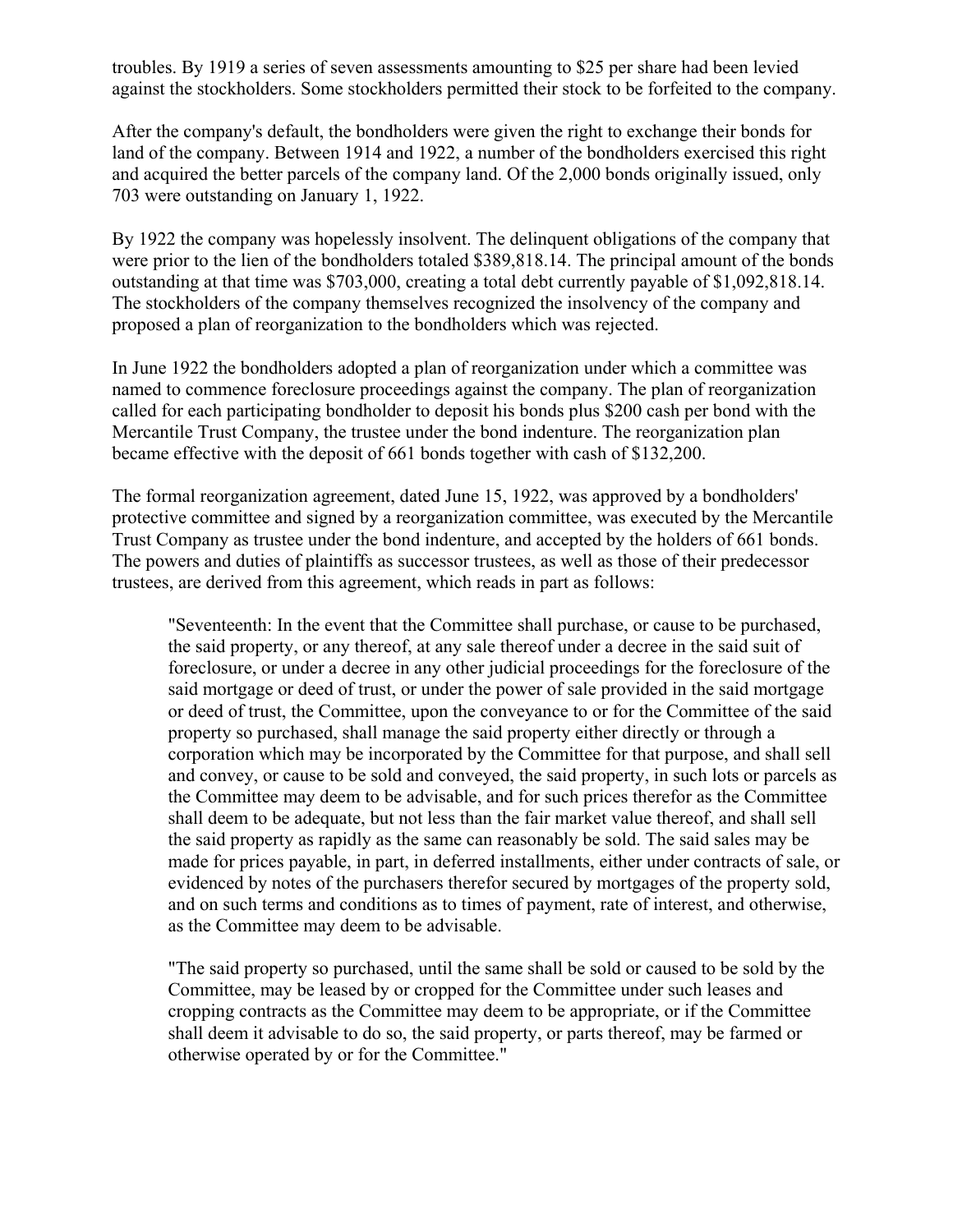Under the terms of the reorganization agreement the liability of the bondholders for the acts of the committee or any member of the committee, other than for willful misconduct, was unlimited. The bondholders' liability for the acts of the committee and its members extended not only to contractual matters but also to liabilities incurred which arose out of negligence, omission to act, or other torts.

Pursuant to the reorganization agreement, Mercantile Trust Company accelerated the maturity date of the deed of trust securing the bonds and brought suit to foreclose. The property was sold under court decree to the bondholders (owners of 661 bonds) who participated under the reorganization plan for a foreclosure sale price of \$281,137.76. No other bids were made for the property at the foreclosure sale. The 42 nonparticipating bondholders received a total of \$10,571.82 in cash, and their lien as bondholders was extinguished.

The property acquired by the bondholders under the foreclosure proceeding was conveyed to the individual members of the committee named in the reorganization agreement.

The company ceased doing business after the foreclosure proceedings. On February 7, 1923, a deficiency judgment was entered in the foreclosure proceedings against the company in the sum of \$946,811.27. The company was suspended by the California Secretary of State on March 1, 1924, for failure to pay franchise taxes.

Of the approximately 10,000 acres acquired by the company, only 2,606.76 acres and 235 lots remained at the time of foreclosure and were acquired by the participating bondholders in the names of their trustees. The property other than the 235 lots was described by metes and bounds and consisted of 67 parcels for the purpose of property description, scattered over an area of almost 28 square miles.

The foreclosed lands could not have been readily sold to one party or in one sale, and it was not possible to develop them as one unit. About 750 acres of the land were undesirable for farming purposes as 600 acres were covered with sand, and 125 to 150 acres were covered with trees. Another portion was unusable because it consisted of a levee right-of-way on the boundary of the reclamation district.

Because of geographical factors and local prejudice against the area, the bondholders' lands were poor for purposes of development and residential sales.

The pertinent lands, being within the reclamation district, were burdened by a heavy reclamation bond lien. At the time of the foreclosure this bonded indebtedness averaged \$150 per acre, which in some cases was in excess of the value of the land. Reclamation district lands had a bad reputation throughout California on account of such liens and assessments, and many farmers would not consider purchasing such lands. At the time of the foreclosure a farm depression existed in the area, and there was not much demand for farming land.

After foreclosure the bondholders made every effort to find a purchaser who would buy all of the properties at a reasonable price. These efforts to sell the whole were unsuccessful. The committee then began to sell the land in small parcels.

Pending the sale of lands, the land suitable for farming was leased out whenever possible. A number of acres of the wooded portions of land were cleared by the tenants in exchange for the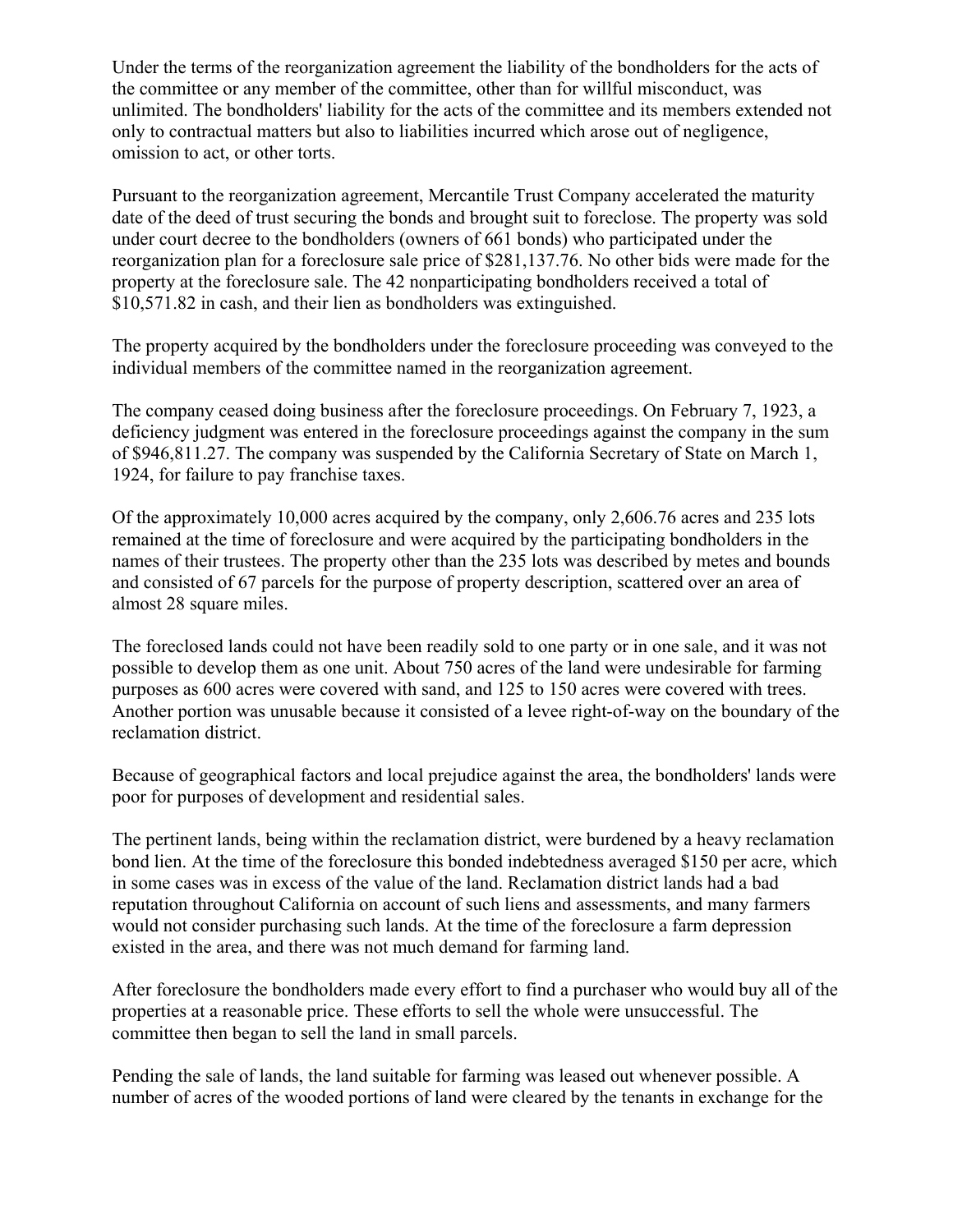use of the land. Lease income for the periods 1922-1941 and 1947-1950 was not sufficient to cover the carrying charges on the lands.

The life of the original committee organized under the plan of reorganization was limited to five years. In 1927 the bondholders voted to continue the terms of the reorganization agreement and appointed successor trustees for an additional five years. The same was done in 1932, 1937, 1942, and 1947, and ever since that time the plaintiffs have been the duly constituted committee under the extended reorganization agreement.

From 1930 to 1937 there was very little demand for the bondholders' lands for farming use and no demand for the lands for possible subdivision use.

In early 1932 the bondholders were faced with the probability of defaulting on their assessment for the payment of the reclamation bonds maturing on January 1, 1933. The anticipated default was avoided by the refinancing of the reclamation bonds for another 5 years. By this time the reclamation indebtedness had been reduced to an average of \$65 per acre of land.

In 1932 the committee was also faced with a default on real estate taxes and assessments for interest and maintenance charges by the reclamation district. As of the end of March 1932, the committee's cash on hand was only \$943.65; its anticipated revenues to June 30, when \$14,364.80 of taxes and assessments would be due, was only an additional \$5,200. These taxes and assessments were in fact in default for a period of time but were paid as delinquent taxes before 1937. In the period of the depression it was impossible to borrow money on lands located in the West Sacramento area.

In 1937 the committee paid its first distribution to the bondholders of \$20 per bond, which represented a partial repayment of the \$200 per bond advanced by the bondholders at the time of foreclosure 15 years earlier.

Accessibility to the bondholders' lands from Sacramento was improved in 1935 by the construction of a new bridge. From 1937 to World War II a number of other improvements occurred that made the bondholders' lands more desirable.

Yolo County extended Park Boulevard from the bondholders' lands to the Davis Highway and opened up Michigan Boulevard. In 1937 the bondholders' committee interested Clyde W. Henry in coming into the area to provide water service as an independent public utility bearing the name, West Sacramento Water Company. The committee was endeavoring to satisfy requirements of the Federal Housing Administration as to water supply. The committee transferred all of its wells, piping and other properties to the water company and also paid over \$4,500 in cash, of which \$3,000 was later recovered by suit. A street lighting district was formed in West Sacramento City-Unit One and the county put in street lights. Also a sanitary district was formed by election to provide for sewers in the area. The bondholders contributed \$500 to a \$1,500 fund to pay attorneys' fees and expenses incident to the organization of the district. Fire protection in the area was provided by a fire district.

During World War II, home building was halted and the demand for the bondholders' lands for residential purposes was not great. Some sales were made, but during this period most of the trust income was from leasing.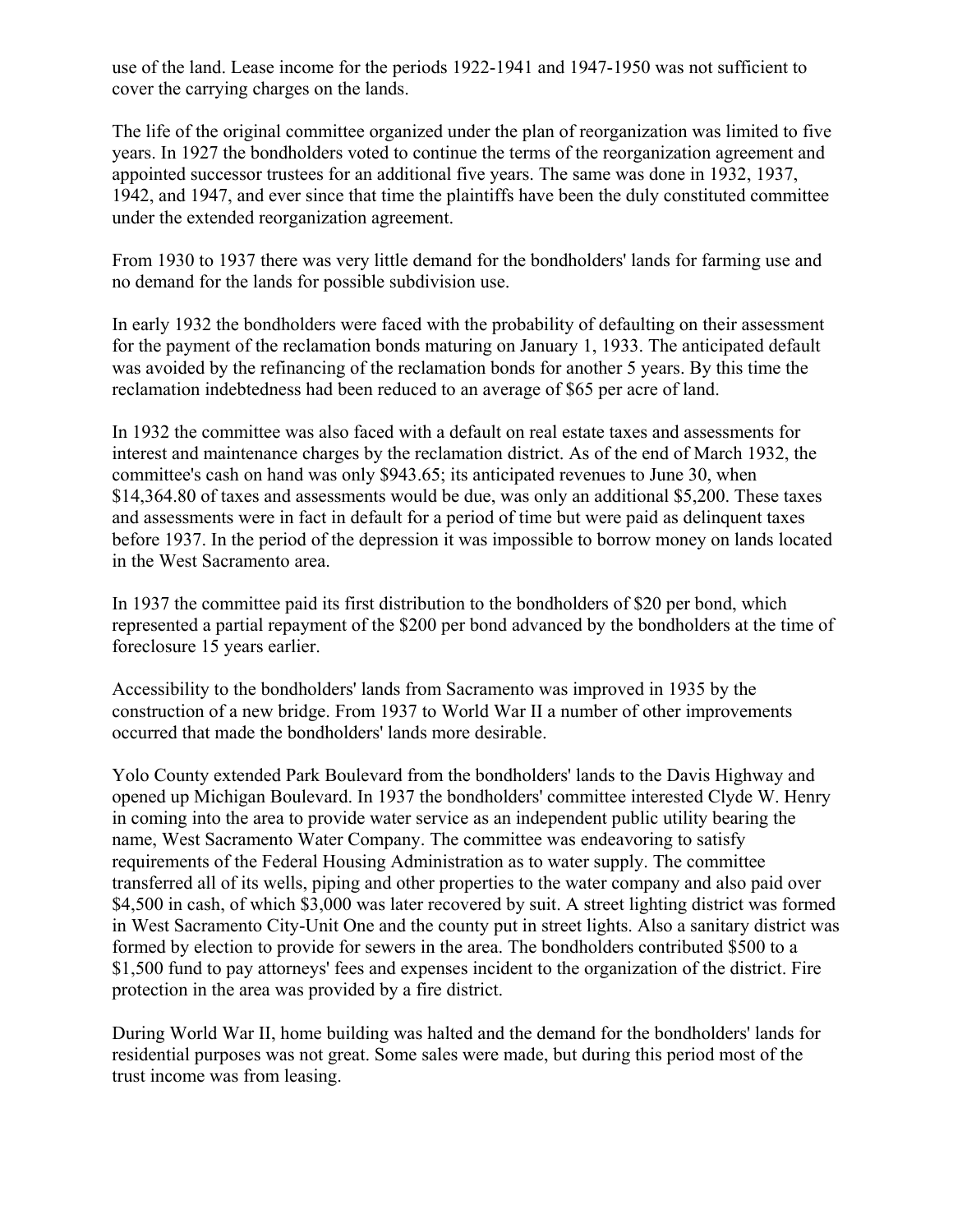The first payment for the services of the committee members was authorized and paid starting in 1943 for services rendered from 1922 to the date of payment. This payment was not made until after the final \$25 per bond payment was made to repay the \$200 per bond advanced by the bondholders at the time of foreclosure. This payment occurred in 1943. The committee made the first payment on bond principal, which consisted of a total of \$200 per \$1,000 bond, by the end of 1945.

The year 1946 marked the turning point in the committee's efforts to dispose of the bondholders' lands. Sales of land during the period 1946-1950 greatly increased. Of the 2,606.76 acres of land (1,951.87 of which was unsubdivided farmland), and 235 lots acquired by the bondholders at the foreclosure in 1922, about half the acreage and 233 of the lots had been sold by the end of 1950. Almost half of the acreage sold was sold during the 1946-1950 period.

By the end of 1950 the bondholders had received repayment of the \$200 per bond advanced by them to finance the reorganization agreement plus \$500 of the \$1,000 principal of each bond. In all this period from 1922 through 1950 no payment was made for interest on the bonds.

At no time during the period from the date of foreclosure to the end of 1950 did the committee delay disposition of the bondholders' lands in the hope of a speculative increase in prices in the future. At all times the committee was willing to sell the bondholders' lands if a fair price, based upon conditions existing at the time of sale, were offered. The committee would not, however, sell any land for less than its appraised value at the time of foreclosure. During the period 1946 through 1950 inclusive, no sales were turned down because the prices were inadequate.

During the entire period 1922 to 1950 no additional property was purchased except for a 30-foot right-of-way which had formerly belonged to the bondholders and was repurchased by them in order to clear up land titles of the adjacent properties.

Sometime during the period 1922 to 1929, the committee at the insistence of the health authorities, had a deeper well drilled to provide better water. This improvement cost \$20,000. In 1937, at the request of a real estate broker who had approached the committee with a plan for a new subdivision, and to whom it had given the exclusive sales agency for the sale of lots in the subdivision, the committee filed a subdivision map. Minor improvements such as the leveling and graveling of four streets, at a cost of between \$2,000 and \$3,000, were made in the subdivision.

In 1941, the committee joined with other owners to file a resubdivision which made certain lots more desirable. The sum of \$10,000 was spent for minor street improvements in the resubdivided area. Although the committee had decided in 1941 to cease work of a developmental nature, it spent \$3,393.50 in 1946 for land leveling which resulted in the reclamation for the bondholders of 12 acres of previously unusable land.

The record does not indicate that the committee engaged in sales activities during the 1922 to 1936 period. In 1937, the committee turned over the selling of its land to Arthur F. Turner on a commission basis. Although Mr. Turner, a licensed real estate broker since 1931, and a holder of 100 bonds that he started purchasing in 1936, was employed by the company in 1913 as a bookkeeper, and has been employed by the committee since the foreclosure as its lease manager or superintendent, his real estate brokerage business was entirely independent of the business of the committee and the committee had no right and made no attempt to supervise this business.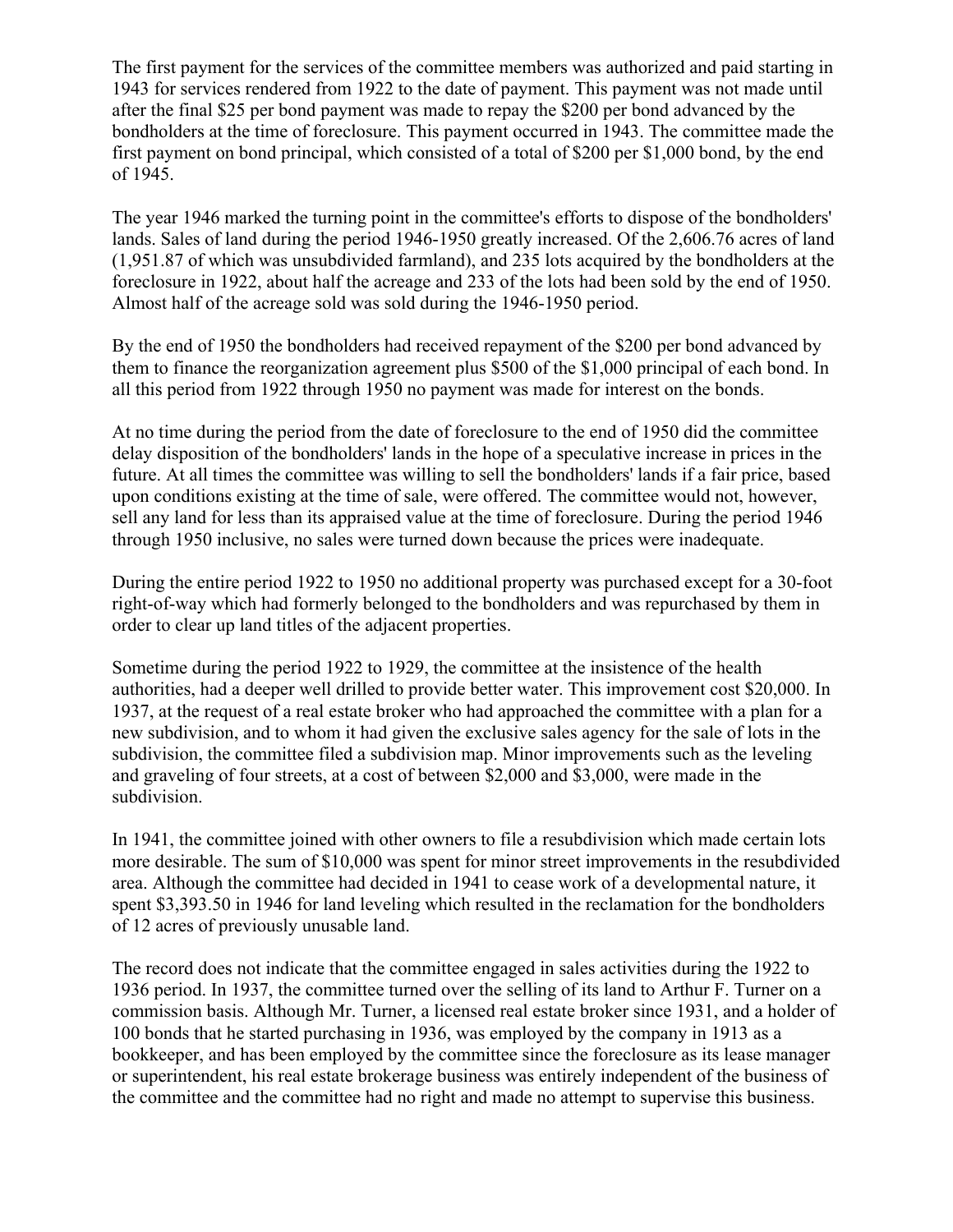With respect to the selling of bondholders' lands, Mr. Turner conducted a sales effort through limited advertising in the local newspapers, and also employed salesmen. He paid such sales expenses as a part of the operation of his own business, and was not reimbursed by the committee except through the payment of commissions on accomplished sales.

Prior to 1946, Mr. Turner commenced a program of real estate development independent of the business of the committee, including the building and selling of approximately 2,000 houses. His activities were confined to the West Sacramento area, and hence he operated under the assumed name of West Sacramento Land Company.

In 1946 the committee sold 76 parcels of land to 56 different purchasers; in 1947, it sold 62 parcels to 45 purchasers; in 1948, it sold 60 parcels to 41 purchasers; in 1949, it sold 28 parcels to 19 purchasers; and in 1950, it sold 29 parcels to 19 purchasers.

One of the sales in 1947 was of 30.126 acres to Turner and one Williams for the development of a new subdivision known as Linden Acres. The area was subdivided and developed solely by Turner and Williams. Because Turner and Williams did not have legal title to the property at the time the subdivision map was filed, the signatures appearing on the map are those of the committee members.

Other purchases were made by the partnership of Turner and Williams in 1948 and 1950. Turner, individually, made purchases of the bondholders' lands in 1947, 1948, 1949, and 1950.

The sales of the lands of the bondholders by the committee and trustees were handled in a manner different from that of a real estate developer. The established policy not to expend funds for developments, and to make sales at a price less than that which would have been obtained by a developer willing to expend capital for improvements, is evidenced by one transaction in 1950 in which the trustees sold slightly over 20 acres of land to the partnership of Turner and Williams for \$18,765, which included taxes. Such property was developed as Westfield Unit No. 2, containing 110 lots, at a cost to Turner and Williams of about \$70,000 for streets, sewers, water system, sidewalks, gutters, surveying and engineering. Additional expenses of this partnership of approximately \$24,000 covered commissions to salesmen, advertising, conveying costs, overhead expenses, office expense, and miscellaneous expense. The total selling price realized by the partnership was \$138,650, costs and expenses were \$112,250, and the net profit was \$26,400. These figures are typical of subdivisions of the same size in the West Sacramento area in the years 1946 through 1950.

The net gain (sale price less expenses of sale and basis) realized from the sale of lands was \$87,704.62, in 1946; \$138,016.49, in 1947; \$106,377.39, in 1948; \$70,797.68, in 1949; and \$338,143.19, in 1950. Plaintiffs contend that these amounts should have received capital gains treatment, and that they did not constitute an association taxable as a corporation.

Thus the issues here involved are (1) whether the gain realized from the sale of the land is to be taxed as a capital gain from the sale of capital assets, or as ordinary income received from the sale of property held primarily for sale to customers in the ordinary course of a trade or business,[1] and (2) whether the plaintiffs constituted an association taxable as a corporation.[2]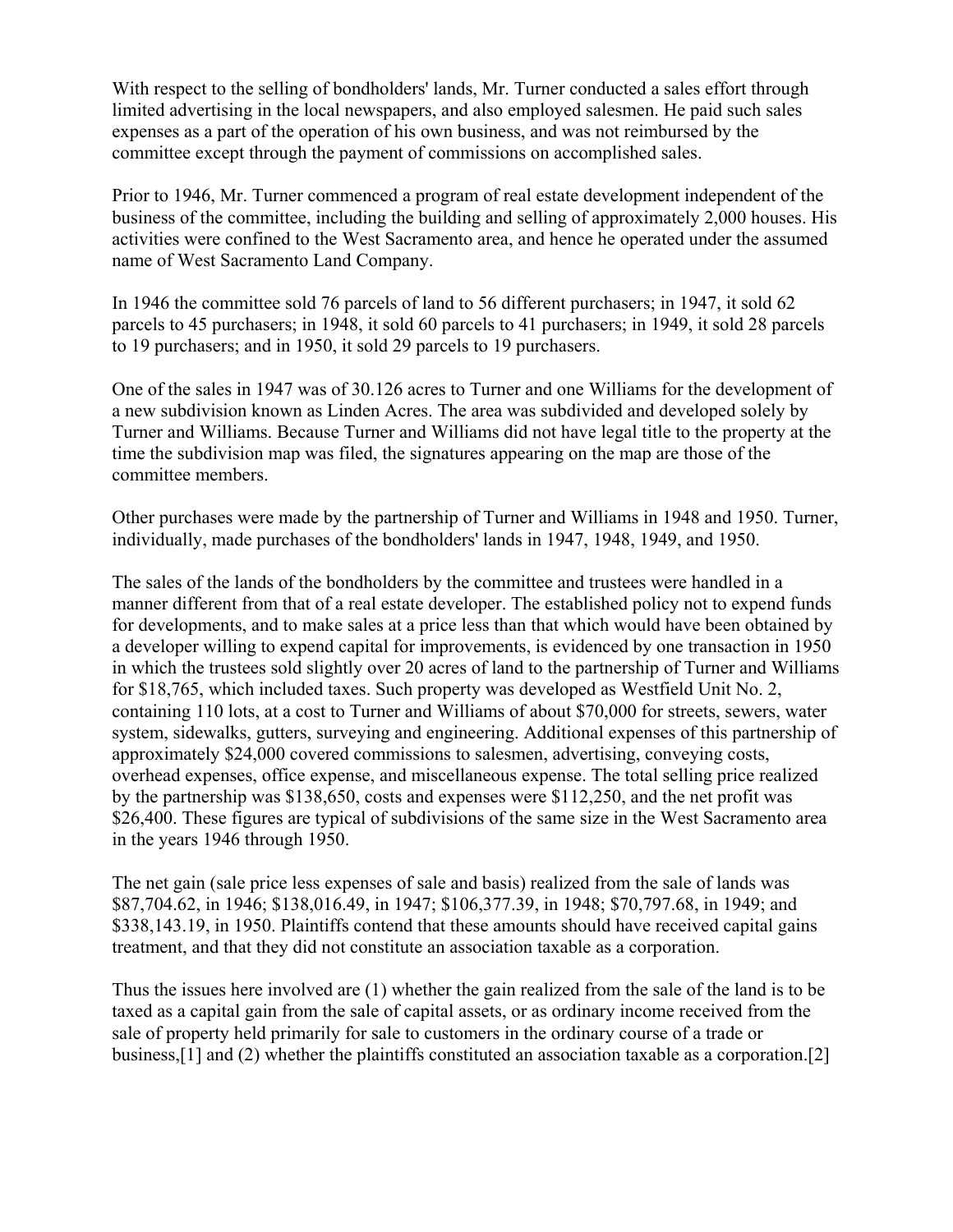Both questions number one, Boeing v. United States, Ct.Cl., 1958, 168 F. Supp. 762; Rollingwood Corp. v. Commissioner, 9 Cir., 190 F.2d 263; Mauldin v. Commissioner, 10 Cir., 195 F.2d 714; and question number two, Fletcher v. Clark, 10 Cir., 150 F.2d 239, 166 A.L.R. 1456, certiorari denied 326 U.S. 763, 66 S.Ct. 144, 90 L.Ed. 459; Lucas v. Extension Oil Co., 5 Cir., 47 F.2d 65; Mullendore Trust Co. v. United States, 10 Cir., 271 F.2d 748; must be answered on the basis of the facts of this case.

With reference to the first question here involved, we have indicated that there is no single decisive test that can be applied in determining whether or not property is held primarily for sale to customers in the ordinary course of one's trade or business. Garrett v. United States, 120 F.Supp. 193, 128 Ct.Cl. 100. Among the factors we have regarded as important are the activities of the taxpayer, or his agents, in promoting sales, the extent of the development and improvement of the property, the purpose for which the property was acquired, and the frequency and continuity of sales. McConkey v. United States, 130 F.Supp. 621, 131 Ct.Cl. 690; Boeing v. United States, supra; Lazarus v. United States, Ct.Cl., 172 F.Supp. 421.

We think the purpose for which the property was acquired is clear. It was acquired to enforce a debt of a hopelessly insolvent corporation. Since no other bids were made for the property at the foreclosure, obtaining the property and then liquidating it was the only means the bondholders had of obtaining satisfaction of the debt.

The defendant contends that the purpose set out in the reorganization agreement to "manage, control and sell the land," is not substantially different from the objective and purpose of the original West Sacramento Company, which was to engage in the real estate business. The fact that the stockholders were also possible beneficiaries from the sale of the lands, is further evidence of this purpose in the defendant's eyes. We cannot agree with this interpretation. Considering the circumstances under which the property was acquired by the trustees, the directive to the trustees to sell the property "as rapidly as the same can reasonably be sold" evidences a purpose to liquidate the property for the benefit of the bondholders so that they might obtain satisfaction of the debt. The fact that the bondholders voluntarily made provision for the stockholders to share in the proceeds after they themselves had recovered on their debts is indicative of a purpose to obtain satisfaction of a debt, and not to engage in the real estate business.

The fact that the word "liquidation" was not used in the reorganization agreement does not nullify the bondholders' intent to liquidate, it simply renders that purpose a little less obvious. This is a situation where substance rather than form governs.

That it took the plaintiffs 28 years to liquidate but half of the committee's land holdings, does not of itself lead to the conclusion that plaintiffs were engaged in the real estate business. Alabama Mineral Land Company v. Commissioner, 5 Cir., 250 F.2d 870; Chandler v. United States, 7 Cir., 226 F.2d 403. This is especially true where the properties acquired on foreclosure are scattered over a large area and could not have been sold in one transaction. Alabama Mineral Land Company v. Commissioner, supra.

The Government argues that the plaintiffs extended the period of time during which the sales of their land were made, because for many years there had been the prospect of the establishment of a port district in the area of their holdings which would have increased the value of such lands.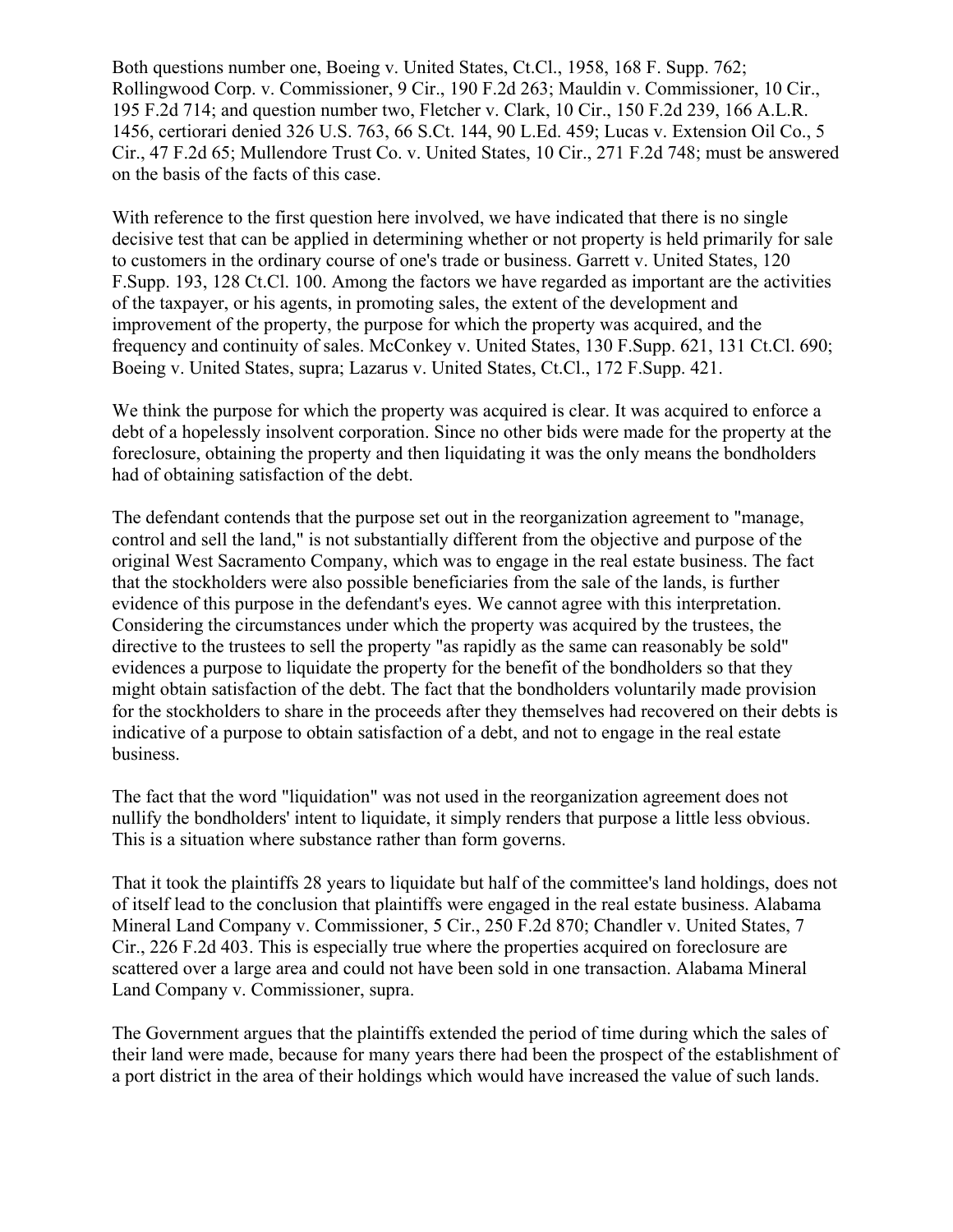This argument is not supported by the record. It was found that the plaintiffs never delayed disposition of the bondholders' lands in the hope of a speculative increase in future prices.

The Government further contends, citing Heiner v. Mellon, 304 U.S. 271, 58 S.Ct. 926, 82 L.Ed. 1337, and Home Co. v. Commissioner, 10 Cir., 212 F.2d 637, that sales in liquidation may nevertheless amount to carrying on a business. We recognized in Boeing v. United States, supra, that this might be the case, but we also indicated that the liquidation should be accompanied by extensive development and sales activity before such a conclusion is reached. As will be seen from the discussion that follows, we do not think that such extensive development and sales activity were here present.

The record does not indicate that plaintiffs engaged in any sales activities. During the tax years in question, all sales, other than those to public agencies and the broker himself, were handled through a real estate broker whose business was entirely independent of plaintiff's activities. The plaintiffs had no right, and made no attempt to supervise the sale of its lands. The broker paid all the expenses incurred in his sales effort, and was not reimbursed by the committee except through the payment of commissions on accomplished sales. Therefore, the activities of the broker, Mr. Turner, in promoting sales of the plaintiff's lands were not the activities of an agent of the plaintiffs. We have held in similar, and less-deserving situations that where little or no effort is made to sell real estate acquired by foreclosure, and being sold pursuant to liquidation, the sales were not in the ordinary course of the seller's trade or business. McConkey v. United States, supra; Gordon v. United States, 159 F.Supp. 360, 141 Ct. Cl. 883; Western and Southern Life Insurance Company v. United States, Ct. Cl., 163 F.Supp. 827.

The frequency and continuity of sales of the plaintiff's lands during the tax years in question were sufficient to hold, if we were basing our decision on this criterion alone, that the gains from the sale of the lands constituted ordinary income. Lazarus v. United States, supra; Brown v. Commissioner, 5 Cir., 143 F.2d 468, 470. However, as we pointed out above, no one test is determinative of the issue.

We do not view the developmental and improvement work done by plaintiffs on their lands as extensive. From the time the land was acquired by foreclosure in 1922, until 1945, approximately \$32,500 was expended, \$20,000 of which was for a deeper well that the health authorities insisted be drilled. The balance of the monies expended during this period was for minor street improvements. The only expenditure of an improvement nature during the years in question was \$3,393.50 for land leveling which resulted in the reclamation for the bondholders of 12 acres of previously unusable land.

Defendant contends that because of the above expenditures, because plaintiffs filed one subdivision map itself and joined with other land owners to file one, and because plaintiffs were instrumental in the formation of certain political districts whose activities enhanced the value of plaintiffs' lands, plaintiffs did in fact undertake extensive developmental work, and hence, were engaged in business. The record, however, does not show that plaintiffs were instrumental in the formation of the political districts. It simply shows that the districts were formed. The contention also flies in the face of the finding that the plaintiffs handled the sales of the lands in a manner different from that of a real estate developer.

The developmental work done by the plaintiffs was no more extensive than such work done in Garrett v. United States, supra; Gordon v. United States, supra; and Lazarus v. United States,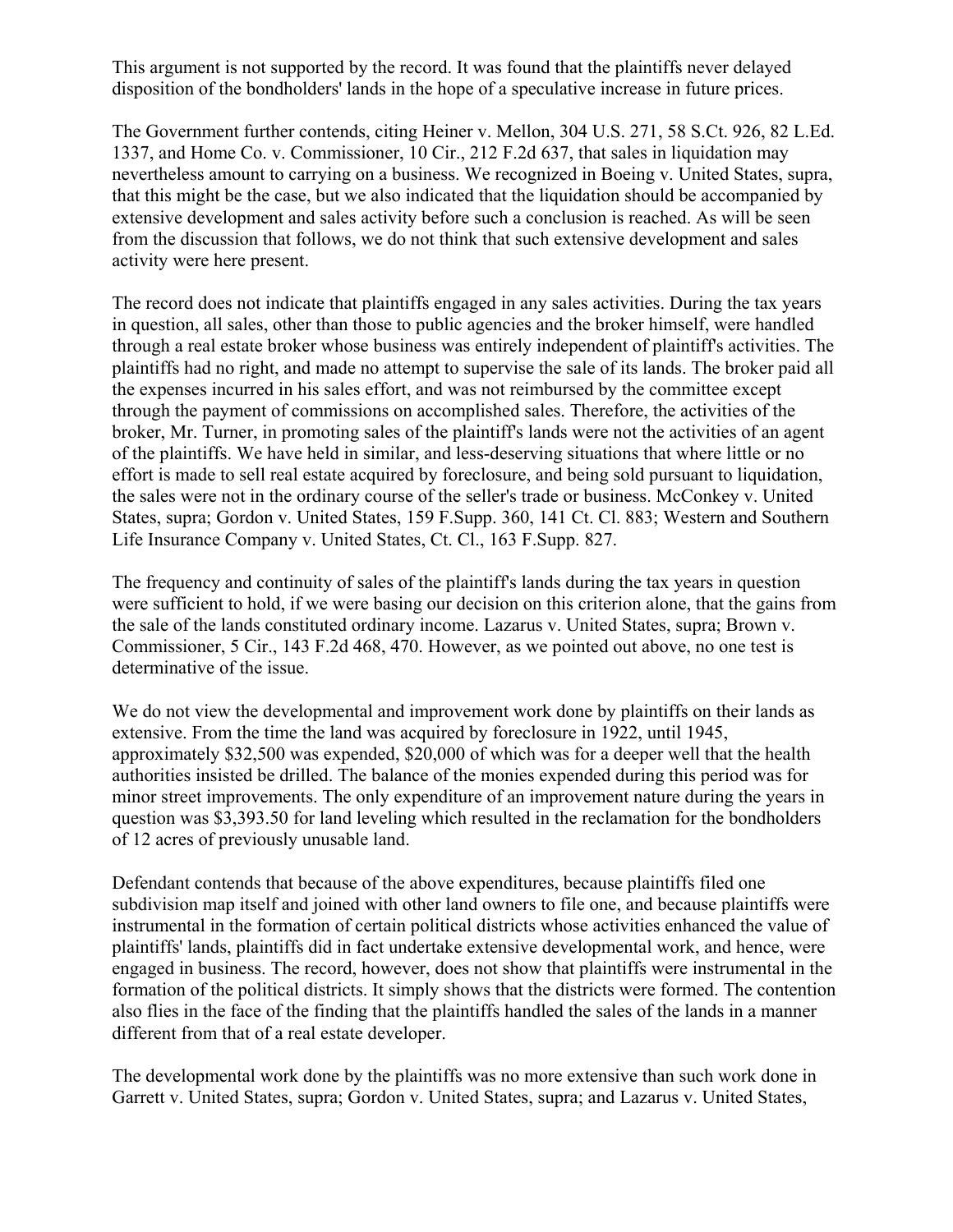supra, and in those cases we held that the taxpayers were entitled to treat gains realized from the sale of lands as capital gains.

It is contended by the defendant that the fact that plaintiffs did not reinvest proceeds from sales in additional property does not in itself mean that they were not engaged in business. We agree, but we also think that on the facts before us it is another indication that plaintiffs were not engaging in the real estate business.

On all the facts, we think that the plaintiffs were liquidating real estate acquired on foreclosure to enforce a debt, and were not engaging in the real estate business. They were therefore entitled to treat gains realized from the sale of such property as capital gains. On facts very similar to those of the instant case it has been so held. Alabama Mineral Land Company v. Commissioner, supra.

Having determined that plaintiffs were liquidating trustees of the bondholders' property, and were not engaged in the real estate business, it would be inconsistent to hold that they constituted an association taxable as a corporation under section 3797 of the 1939 Code.

The 1939 Code does not define the word "association", so we must look to the case law and Treasury Department regulations for guidance. The cases treating this question are legion, and each one was decided on the basis of its own peculiar facts. Both the cases and the regulations[3] agree that one of the prime factors, if not the controlling one, to be considered in determining whether a trust is an association taxable as a corporation is the purpose for which the trust was created.[4] If the trust arrangement is designed to afford a medium whereby an income or profit seeking activity may be carried on, it is an association taxable as a corporation. Where, as here, the trust form is used for the purpose of liquidation, the trustees do not constitute an association taxable as a corporation; they are taxable as fiduciaries. Broadway-Brompton Buildings Liquidating Trust, 34 B.T.A. 1089, acq. 1938-2 C.B. 4; George I. Fullerton, 22 T.C. 372, acq. 1955-1 C.B. 4; Nee v. Linwood Securities Co., 8 Cir., 174 F.2d 434.[5]

In Morrissey v. Commissioner, 296 U. S. 344, 56 S.Ct. 289, 80 L.Ed. 263, a leading case heavily relied on by the defendant, the Supreme Court indicated agreement with this treatment when in holding the trust therein involved was an association taxable as a corporation, it said at page 361 of 296 U.S., at page 296 of 56 S.Ct.:

"\* \* \* It was not a liquidating trust; it was still an organization for profit, and the profits were still coming in. \* \* \*"

Edgar Estates Corp. v. United States, 65 Ct.Cl. 415, which defendant also relies on, is distinguishable on two bases. First, the purpose there was to acquire and then to liquidate, and secondly, the tax there involved was the Federal capital stock tax (now repealed). We there held that since the plaintiffs had chosen the corporate form for their own benefit, the tax was properly imposed, even though the corporation was liquidating. Magruder v. Washington, Baltimore & Annapolis Realty Corp., 316 U.S. 69, 62 S.Ct. 922, 86 L.Ed. 1278, another case defendant relies on, is distinguishable for the same reason.

The Government contends that plaintiffs' leasing activities evidenced an intent to engage in business for profit. In Broadway-Brompton Buildings Liquidating Trust, supra, a case strikingly similar to the instant case factually, it was held that the leasing activity of the trust pending liquidation was "only such as a reasonably prudent man would undertake in the preservation of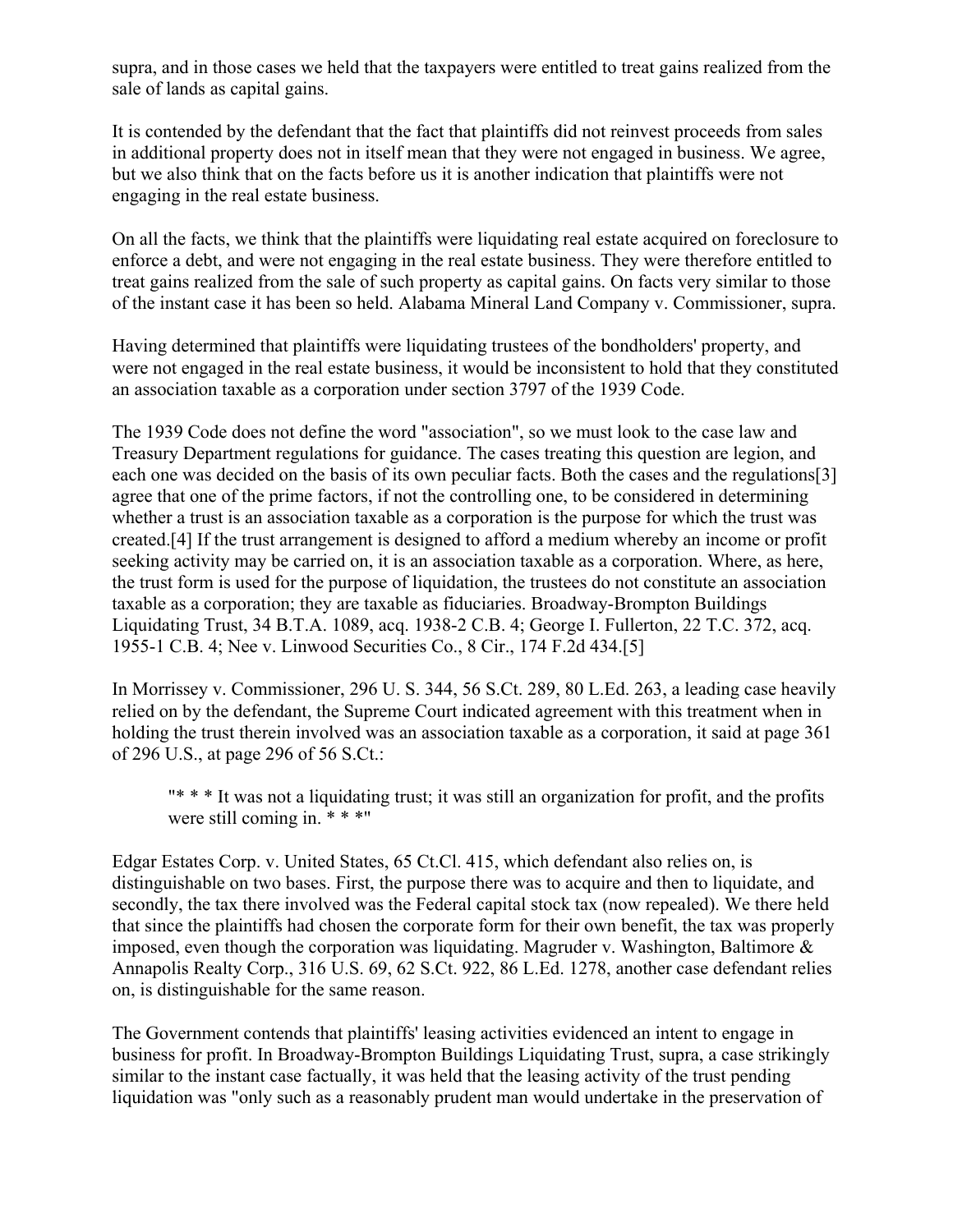the property or the minimizing of his loss, and is consistent with the primary purpose of liquidation \* \* \*." Nee v. Linwood Securities Co., supra; and Myers v. Commissioner, 7 Cir., 89 F.2d 86, are to the same effect.

In Frederick Pitzman et al., Trustees, 36 B.T.A. 81, 92, 93, acq. 1937-2 C.B. 22, it was held that conservation of resources pending disposition is quite different from conducting a business for profit, and that the law does not require trustees to sacrifice property in order to speed up liquidation. Helvering v. Washburn, 8 Cir., 99 F.2d 478, stands for the proposition that a trust, formed for the purpose of liquidation as soon as circumstances permit and carrying on business only as incident necessary for preservation of trust property, is not an association taxable as a corporation.

Another test applied by the courts and the regulations in determining whether or not a trust constitutes an association taxable as a corporation is the degree of resemblance the trust arrangement bears to a corporation. If the resemblance is substantial, the trust is deemed to be an association taxable as a corporation.

In Morrissey v. Commissioner, supra, the Supreme Court laid down five criteria to be used in determining whether an organization substantially resembles a corporation.

They are: (1) Ownership of property as an entity; (2) Continuity of existence; (3) Transferability of beneficial interest; (4) Centralized management; and (5) Limitation of personal liability.

The criteria set out in the regulations[6] are essentially the same.

Applying these criteria to the instant case we see that the property was conveyed to the trustees individually, and was not owned by the committee as an entity. We also see that there was centralized management and transferability of beneficial interest. There was no limitation of personal liability.

The defendant contends that although the trust was initially formed for five years, since it could be, and in fact was, extended, continuity of existence was present. We cannot agree. This is not the type of continuity of existence that is generally ascribed to a corporation.

It is true that this trust possessed some characteristics of a business organization, but there was no substantial resemblance to a corporation. Three of the five criteria set out by the Supreme Court in Morrissey were not met. The two that were present, transferability of beneficial interest, and centralized management are also common to partnerships. As was said in Myers v. Commissioner, supra, at page 89:

"\* \* \* Every trust of the purest type necessarily has attributes of a business organization. Its very existence depends on such. That characteristic alone cannot brand it as an `association'."

Plaintiffs were liquidating trustees, not engaged in the real estate business for profit, and their organization did not bear a substantial resemblance to a corporation. Consequently, they did not constitute an association taxable as a corporation.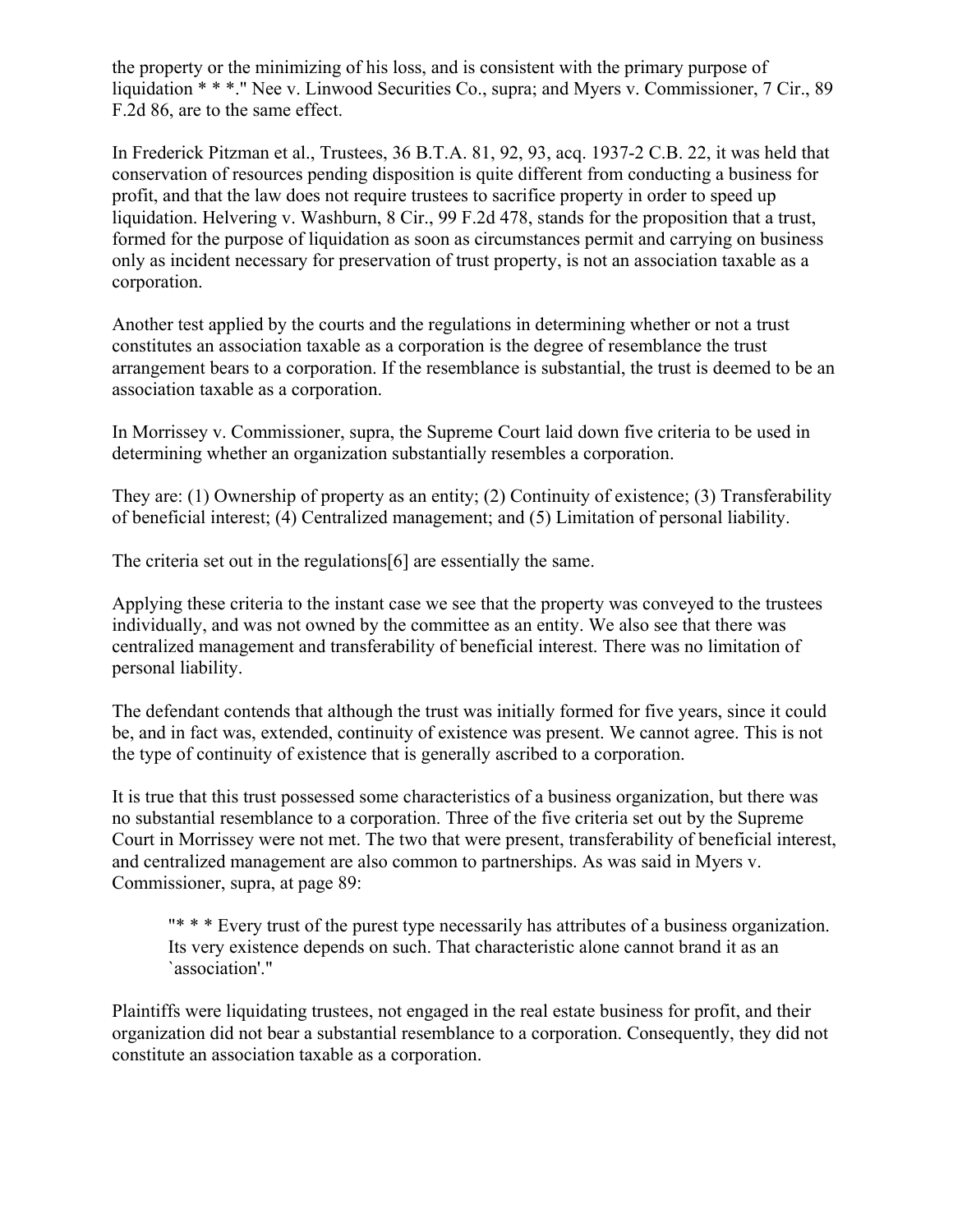Because plaintiffs, during the tax years involved, did not constitute an association taxable as a corporation, and since the gains realized by them from the sales of real property were correctly reported as capital gains, the fiduciary income tax returns filed by the plaintiff's for the years 1946 through 1950 were properly filed, and plaintiffs are entitled to recover, with interest as provided by law, and judgment will be entered to that effect.

The amount of recovery will be determined pursuant to Rule 38(c) of the Rules of this court, 28 U.S.C.A.

It is so ordered.

JONES, Chief Judge, and REED, Justice (Retired), sitting by designation, LITTLETON, Judge (Retired) and MADDEN, Judge, concur.

WHITAKER, Judge, took no part in the consideration and decision of this case.

[1] Internal Revenue Code of 1939:

"§ 117. Capital gains and losses—(a) Definitions.

"As used in this chapter—

"(1) Capital assets.

"The term `capital assets' means property held by the taxpayer (whether or not connected with his trade or business), but does not include—

"(A) stock in trade of the taxpayer or other property of a kind which would properly be included in the inventory of the taxpayer if on hand at the close of the taxable year, or property held by the taxpayer primarily for sale to customers in the ordinary course of his trade or business; \* \* \*." 26 U.S.C.(1952 ed.) § 117.

[2] Internal Revenue Code of 1939:

"§ 3797. Definitions

"(a) When used in this title, where not otherwise distinctly expressed or manifestly incompatible with the intent thereof—

\* \* \* \* \*

"(3) Corporation. The term `corporaration' includes associations, joint-stock companies, and insurance companies.

\* \* \* \* \*

"(6) Fiduciary. The term `fiduciary' means a guardian, trustee, executor, administrator, receiver, conservator, or any person acting in any fiduciary capacity for any person. \* \* \*"

26 U.S.C.1952 ed., § 3797.

[3] Treasury Regulations 111, promulgated under the Internal Revenue Code of 1939:

"Sec. 29.3797-2. Association.—The term `association' is not used in the Internal Revenue Code in any narrow or technical sense. It includes any organization, created for the transaction of designated affairs, or the attainment of some object, which, like a corporation, continues notwithstanding that its members or participants change, and the affairs of which, like corporate affairs, are conducted by a single individual, a committee, a board, or some other group acting in a representative capacity. It is immaterial whether such organization is created by an agreement, a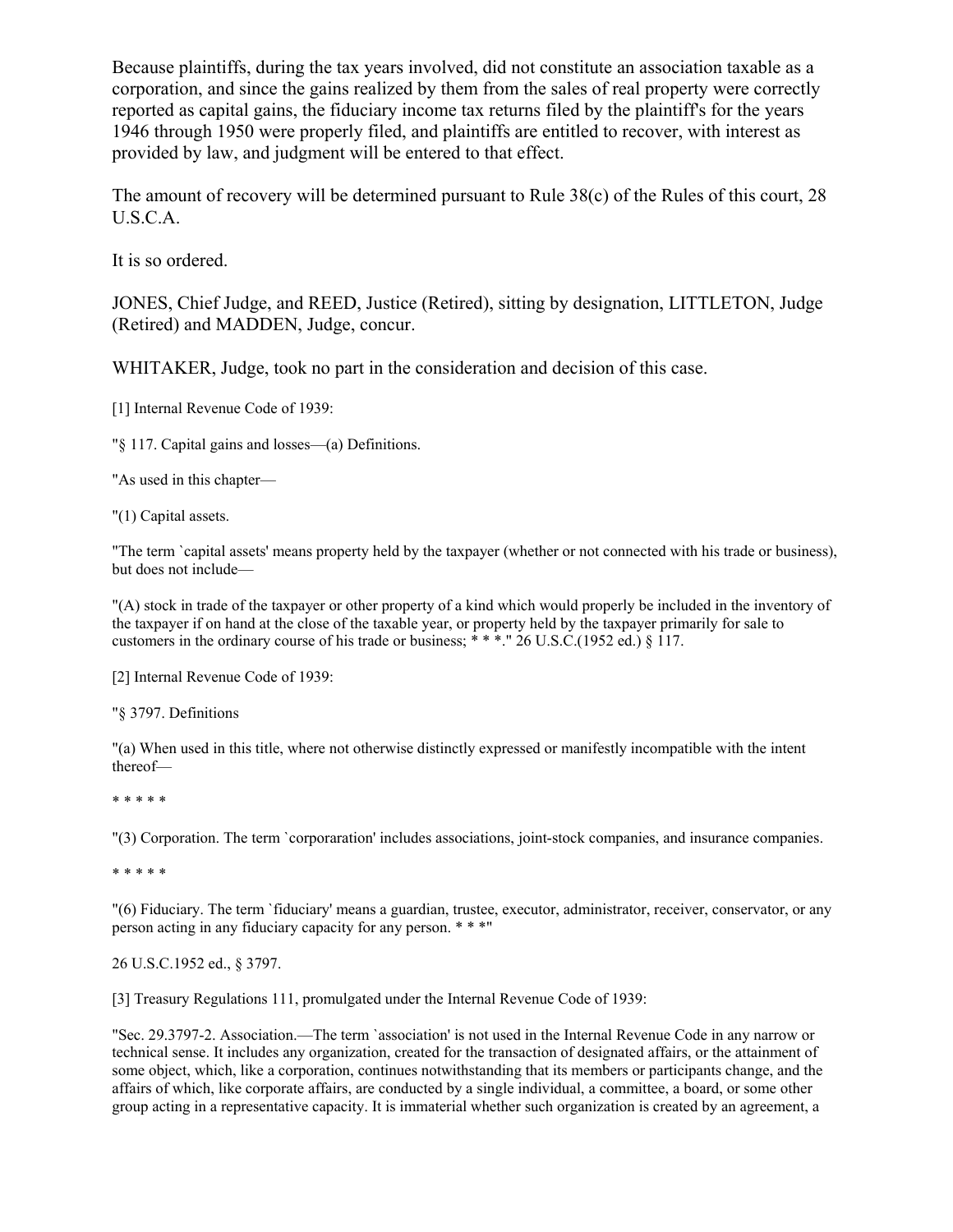declaration of trust, a statute, or otherwise. It includes a voluntary association, a joint-stock association or company, a `business' trust, a `Massachusetts' trust, a `common law' trust, an `investment' trust (whether of the fixed or the management type), an inter-insurance exchange operating through an attorney in fact, a partnership association, and any other type of organization (by whatever name known) which is not, within the meaning of the Code, a trust or an estate, or a partnership. If the conduct of the affairs of a corporation continues after the expiration of its charter, or the termination of its existence, it becomes an association.

"Sec. 29.3797-3 Association Distinguished from Trust.—The term `trust', as used in the Internal Revenue Code, refers to an ordinary trust, namely, one created by will or by declaration of the trustees or the grantor, the trustees of which take title to the property for the purpose of protecting or conserving it as customarily required under the ordinary rules applied in chancery and probate courts. The beneficiaries of such a trust generally do no more than accept the benefits thereof and are not the voluntary planners or creators of the trust arrangement. Even though the beneficiaries do create such a trust, it is ordinarily done to conserve the trust property without undertaking any activity not strictly necessary to the attainment of that object.

"As distinguished from the ordinary trust described in the preceding paragraph there is an arrangement whereby the legal title to a property is conveyed to trustees (or a trustee) who, under a declaration or agreement of trust, hold and manage the property with a view to income or profit for the benefit of beneficiaries. Such an arrangement is designed (whether expressly or otherwise) to afford a medium whereby an income or profit-seeking activity may be carried on through a substitute for an organization such as a voluntary association or a jointstock company or a corporation, thus obtaining the advantages of those forms of organization without their disadvantages. The nature and purpose of a cooperative undertaking will differentiate it from an ordinary trust. The purpose will not be considered narrower than that which is formally set forth in the instrument under which the activities of the trust are conducted.

"If a trust is an undertaking or arrangement conducted for income or profit, the capital or property of the trust being supplied by the beneficiaries, and if the trustees or other designated persons are, in effect, the managers of the undertaking or arrangement, whether the beneficiaries do or do not appoint or control them, the beneficiaries are to be treated as voluntary joining or co-operating with each other in the trust, just as do members of an association, and the undertaking or arrangement is deemed to be an association classified by the Internal Revenue Code as a corporation. However, the fact that the capital or property of the trust is not supplied by the beneficiaries is not sufficient reason in itself for classifying the arrangement as an ordinary trust rather than as an association.

"By means of such a trust the disadvantages of an ordinary partnership are avoided, and the trust form affords the advantages of unity of management and continuity of existence which are characteristic of both associations and corporations. This trust form also affords the advantages of capacity, as a unit, to acquire, hold, and dispose of property and the ability to sue and be sued by strangers or members, which are characteristic of a corporation; and also frequently affords the limitation of liability and other advantages characteristic of a corporation. These advantages which the trust form provides are frequently referred to as resemblance to the general form, mode of procedure, or effectiveness in action, of an association or a corporation, or as `quasi-corporate form'. The effectiveness in action in the case of a trust or of a corporation does not depend upon technical arrangements or devices such as the appointment or election of a president, secretary, treasurer, or other `officer,' the use of a `seal,' the issuance of certificates to the beneficiaries, the holding of meetings by managers or beneficiaries, the use of a `charter' or `by-laws,' the existence of `control' by the beneficiaries over the affairs of the organization, or upon other minor elements. They serve to emphasize the fact that an organization possessing them should be treated as a corporation, but they are not essential to such classification, for the fundamental benefits enjoyed by a corporation, as outlined above, are attained, in the case of a trust, by the use of the trust form itself. The Internal Revenue Code disregards the technical distinction between a trust agreement (or declaration) and ordinary articles of association or a corporate charter, and all other differences of detail. It treats such a trust according to its essential nature, namely, as an association. This is true whether the beneficiaries form the trust or, by purchase or otherwise, acquire an interest in an existing trust. The mere size or amount of capital invested in the trust is of no importance. Sometimes the activity of the trust is a small venture or enterprise, such as the division and sale of a parcel of land, the erection of a building, or the care and rental of an office building or apartment house; sometimes the activity is a trade or business on a much larger scale. The distinction is that between the activity or purpose for which an ordinary strict trust of the traditional type would be created, and the activity or purpose for which a corporation for profit might have been formed.

"Sec. 29.3797-9. Fiduciary.—`Fiduciary' is a term which applies to persons who occupy positions of peculiar confidence toward others, such as trustees, executors, and administrators. A fiduciary for income tax purposes is a